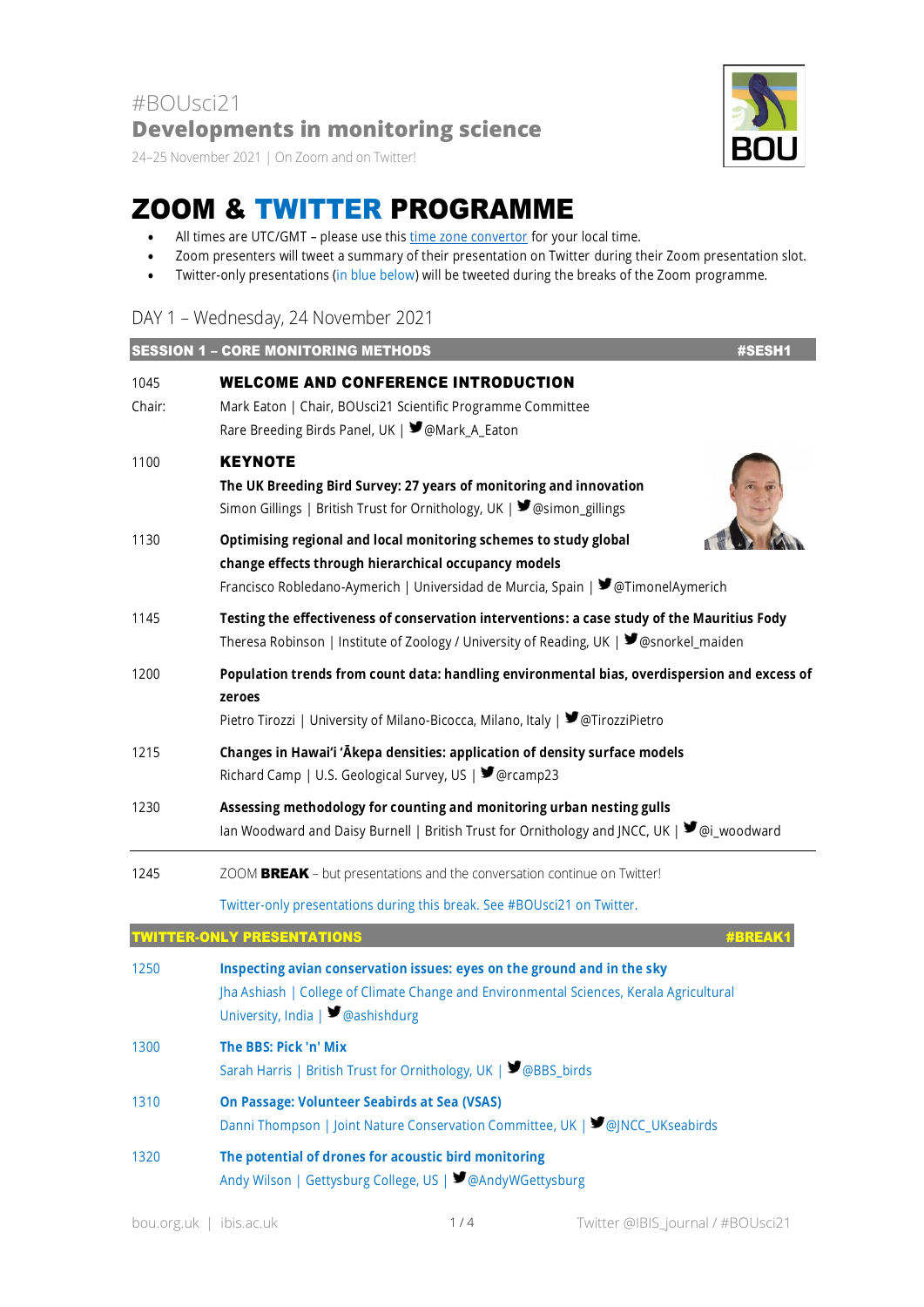## #BOUsci21 **Developments in monitoring science**

24–25 November 2021 | On Zoom and on Twitter!



| <b>SESSION 2 - POLICY</b> | #SESH2                                                                                                                                                                                                                                                 |  |
|---------------------------|--------------------------------------------------------------------------------------------------------------------------------------------------------------------------------------------------------------------------------------------------------|--|
| Chair:                    | David Noble   British Trust for Ornithology, UK   ■ @AparaNoble                                                                                                                                                                                        |  |
| 1345                      | <b>KEYNOTE</b><br>Deploying data for nature conservation: how monitoring data is used to<br>inform conservation policy and practice<br>Kate Jennings   RSPB, UK   ■ @KeasdenKate                                                                       |  |
| 1415                      | Measuring the impact of reserves on breeding populations of wetland birds<br>Sean Jellesmark   University College of London / Institute of Zoology, UK   ♥ @SJellesmark                                                                                |  |
| 1430                      | Swans using roosts uutside of reserves and the implications for population counts                                                                                                                                                                      |  |
| 1445                      | Joshua C Wilson   University of Southampton & Wildfowl and Wetlands Trust, UK   ♥ @oshuwilson<br>Monitoring quantity and quality of bird feeding and factors affecting the feeding<br>Purabi Deshpande   University of Helsinki, Finland   ■ @flewrabi |  |
| 1500                      | How avian citizen science played a role in post-Brexit negotiations<br>Joseph Cooper   British Trust for Ornithology, UK   ■ @birdjoetweets                                                                                                            |  |
| 1515                      | The implications of using the IUCN Regional Red Listing process in a data-rich country<br>Andrew Stanbury   RSPB Centre for Conservation Science, UK  ♥ @ajstanbury                                                                                    |  |
| 1530                      | ZOOM BREAK - but remember to check out the Twitter presentations at #BOUsci21!                                                                                                                                                                         |  |
|                           | <b>SESSION 3 - ONLINE AND EMERGING TECHNOLOGIES</b><br>#SESH3                                                                                                                                                                                          |  |
| Chair:                    | Dawn Balmer   Member, BOUsci21 Scientific Programme Committee   British Trust for Ornithology,<br>UK   <b>J</b> @DEBALMER                                                                                                                              |  |
| 1600                      | <b>KEYNOTE</b><br>The role of online bird recording portals in avian monitoring science<br>Gabriel Gargallo   Catalan Ornithological Institute, Spain   $\blacktriangleright$ @_EBCC                                                                   |  |
| 1630                      | An evaluation of nocturnal survey methods for overwintering waders<br>Wesley Payne   University of Hull, UK   Wes_E_Payne                                                                                                                              |  |
| 1645                      | Introducing the Global Raptor Impact Network: a platform for collaboration on raptor<br>research and monitoring<br>Christopher McClure   The Peregrine Fund, US   ■ @CJWMcClure                                                                        |  |
| 1700                      | Web-sourced images reveal novel insights into the diet of a top avian predator<br>Connor Panter   University of Nottingham, UK   ■ @ConnorEcology                                                                                                      |  |
| 1715                      | The application of weather radar for monitoring bird migrations and local movement<br>Bart Kranstauber   University of Amsterdam, the Netherlands   ■ @bart_kra                                                                                        |  |
| 1730                      | Keeping a close eye: Kākāpō conservation technology<br>Andrew Digby   Kākāpō Recovery, Department of Conservation, New Zealand   ♥ @takapodigs                                                                                                         |  |
| 1745                      | <b>END OF DAY 1</b><br>See you tomorrow!                                                                                                                                                                                                               |  |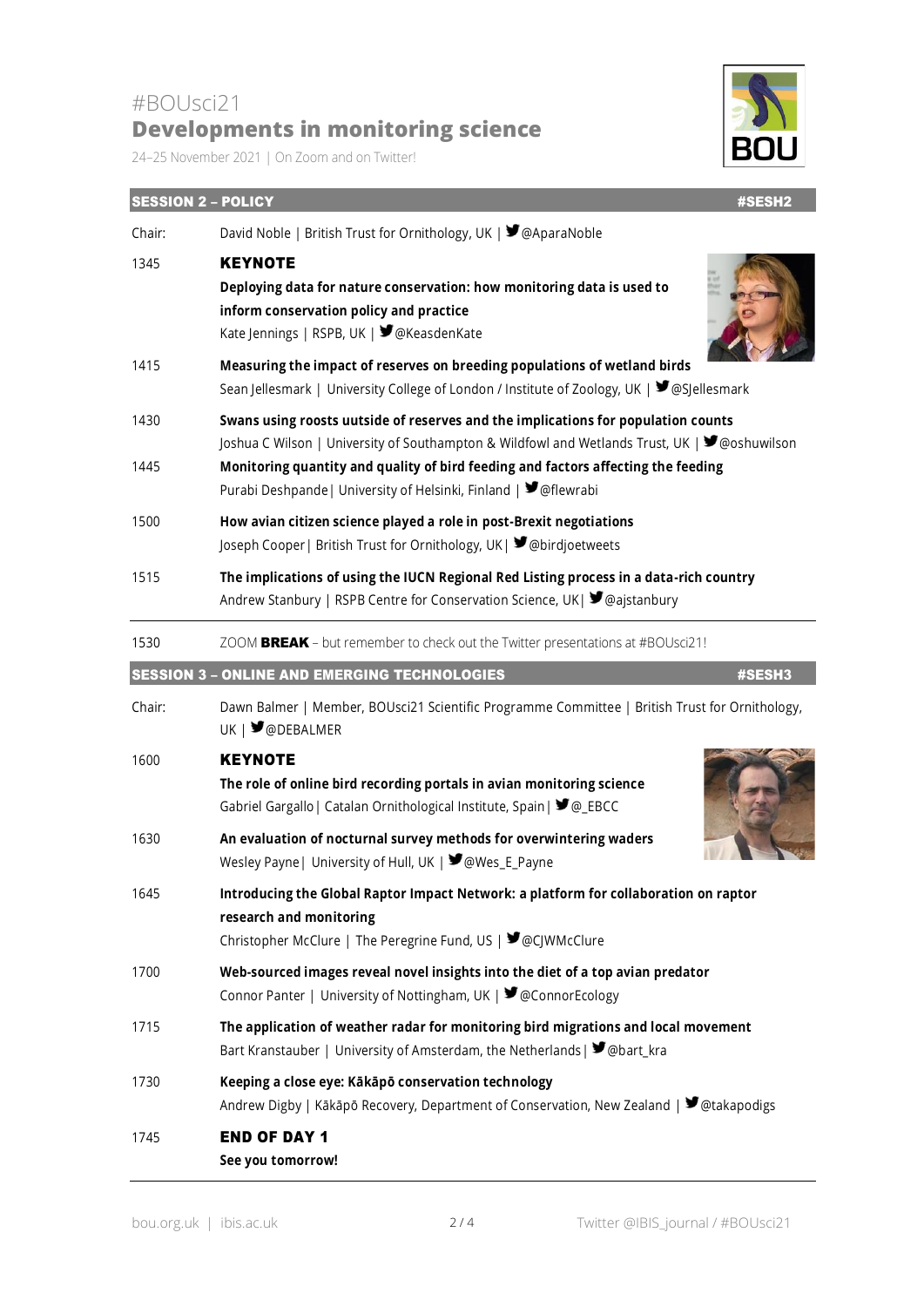24–25 November 2021 | On Zoom and on Twitter!

## DAY 2 – Thursday, 25 November 2021



|        | <b>SESSION 4 - BIOACOUSTICS</b><br>#SESH4                                                                                                                                                                                                              |
|--------|--------------------------------------------------------------------------------------------------------------------------------------------------------------------------------------------------------------------------------------------------------|
| Chair: | Fiona Burns   Member, BOUsci21 Scientific Programme Committee   RSPB, UK   ■ @F_E_Burns                                                                                                                                                                |
| 1100   | <b>KEYNOTE</b><br>Emerging opportunities and challenges for passive acoustics in ecological<br>assessment and monitoring<br>Kate Jones   University College London, UK   9 @ProfKateJones                                                              |
| 1130   | Comparing passive acoustic monitoring to point count survey to estimate<br>avian diversity<br>Vikram Malhi   University College London, UK   ■ @vikram2614                                                                                             |
| 1145   | Acoustic monitoring of Amazonian wildlife in human-modified landscapes<br>Oliver Metcalf   Manchester Metropolitan University, UK   ■ @ecoacou_ollie                                                                                                   |
| 1200   | Combining bioacoustics and occupancy modelling for improved monitoring of rare breeding<br>bird populations<br>Carlos Abrahams   Baker Consultants & Nottingham Trent University, UK   ♥ @abr_eco                                                      |
| 1215   | Using remote audio recorders and non-vocal cues to survey the Trinidad Piping-guan, a<br>critically endangered wing-drumming cracid<br>Mark Hulme   University of the West Indies, Jamaica   ♥ @MarkFHulme                                             |
| 1230   | ZOOM BREAK - but presentations and the conversation continue on Twitter!                                                                                                                                                                               |
|        | Twitter-only presentations during this break. See #BOUsci21 on Twitter.                                                                                                                                                                                |
|        | <b>IWITTER-ONLY PRESENTATIONS</b><br><b>#BREAK</b>                                                                                                                                                                                                     |
| 1250   | Demographic synthesis and population modelling reveal a data mismatch between<br>monitoring outputs and conservation needs<br>Alex Nicol-Harper   University of Southampton; Wildfowl & Wetlands Trust, UK  <br>$\blacktriangleright$ @alexnicolharper |
| 1300   | Not silent yet; the changing sounds of spring<br>Catriona Morrison   University of East Anglia, UK   ■ @CatMorrison18                                                                                                                                  |
| 1310   | Winter space use and survival in central European Red Kites<br>Connor Panter   University of Nottingham   ■ @ConnorEcology                                                                                                                             |
|        | <b>SESSION 5 - DEMOGRAPHY</b><br>#SESH5                                                                                                                                                                                                                |
| Chair: | José Alves   Member, BOUsci21 Scientific Programme Committee   University of Aveiro (Portugal) and<br>University of Iceland   9 @ JoseAAlves                                                                                                           |
| 1330   | <b>KEYNOTE</b><br>Improving assessments of data-limited populations using life-history<br>theory<br>Cat Horswill   ZSL Institute of Zoology and University College London, UK  <br>■ @CatHorswill                                                      |